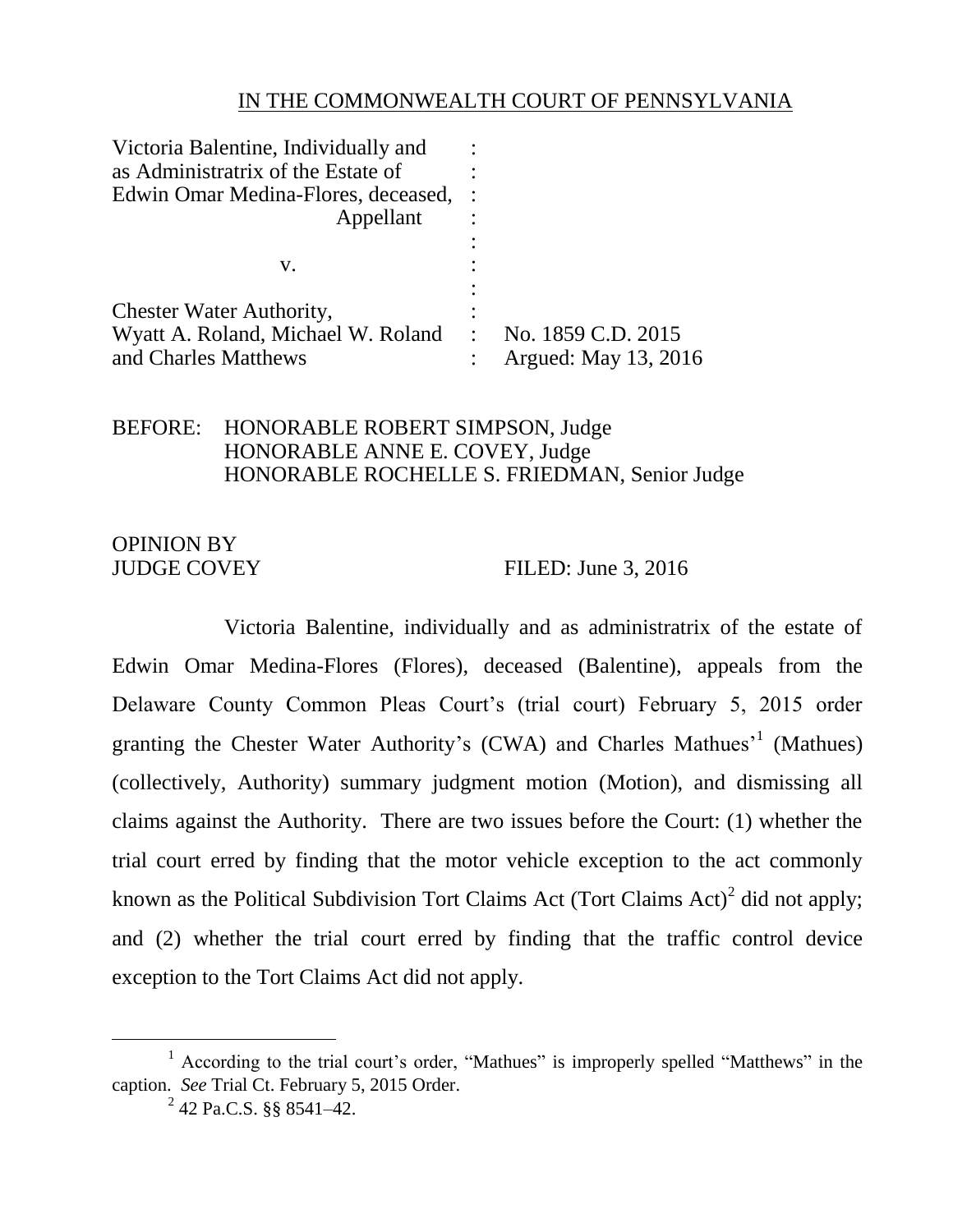On November 8, 2013, Balentine filed a complaint against the Authority, Michael Roland and Wyatt A. Roland (Roland) (collectively, Rolands), alleging that Mathues negligently parked a CWA truck which Roland carelessly, negligently and recklessly struck causing the CWA truck to pin Flores, resulting in his death.<sup>3</sup> On December 16, 2014, the Authority filed the Motion asserting immunity from liability under the Tort Claims Act. On January 15, 2015, Balentine responded that her claims fall within exceptions to governmental immunity. The trial court held a hearing on February 4, 2015 and, on February 5, 2015, the trial court granted the Authority's Motion and dismissed all claims against it.<sup>4</sup> On September 25, 2015, Balentine appealed to this Court.<sup>5</sup>

Initially, the Tort Claims Act provides: "Except as otherwise provided in this subchapter, no local agency shall be liable for any damages on account of any

 $\overline{a}$ 

Summary judgment is properly granted when, viewing the record in a light most favorable to the nonmoving party, there is no genuine issue of material fact and the moving party is entitled to judgment as a matter of law. All doubts as to the existence of a genuine issue of material fact must be resolved against the moving party.

*Id.* (citation omitted).

*WeCare Organics, LLC v. Zoning Hearing Bd. of Schuylkill Cnty.*, 954 A.2d 684, 688 n.4 (Pa. Cmwlth. 2008).

 $3$  Michael Roland owned the vehicle that Roland was driving at the time of the incident.

<sup>4</sup> On March 9, 2015, Balentine filed a Notice of Appeal with the Pennsylvania Superior Court. The appeal was transferred to this Court. By July 20, 2015 order, the appeal was quashed because of claims pending against the Rolands. By September 2, 2015, Balentine agreed to dismiss the claims against the Rolands, provided that if this Court remanded the action to the trial court, the stipulation would not affect any cross-claims the Authority had against the Rolands.

<sup>5</sup>

This Court's review of an order granting summary judgment is limited to determining whether the trial court committed an error of law or abuse of discretion. *Metro*[*.*] *Edison Co. v. Reading Area Water* [*Auth.*]*,* 937 A.2d 1173, 1174 n. 2 (Pa. Cmwlth. 2007) . . . . The standard for granting summary judgment is as follows: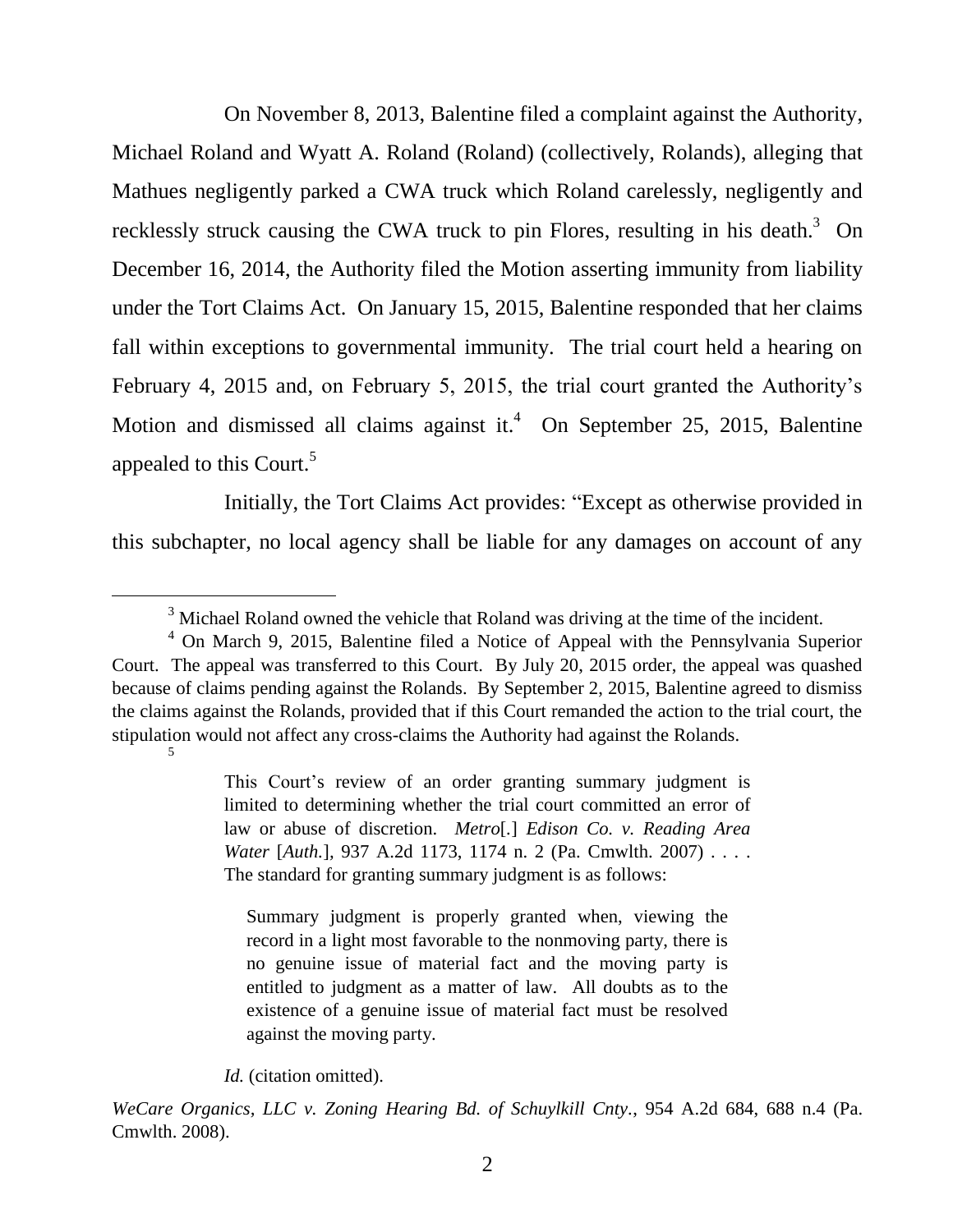injury to a person or property caused by any act of the local agency or an employee thereof or any other person." 42 Pa.C.S. § 8541. The relevant exceptions to governmental immunity are provided in Section 8542 of the Tort Claims Act:

> **(a) Liability imposed.--**A local agency shall be liable for damages on account of an injury to a person or property within the limits set forth in this subchapter if both of the following conditions are satisfied and the injury occurs as a result of one of the acts set forth in subsection (b):

> (1) The damages would be recoverable under common law or a statute creating a cause of action if the injury were caused by a person not having available a defense under [S]ection 8541 [of the Tort Claims Act] (relating to governmental immunity generally) or [S]ection 8546 [of the Tort Claims Act] (relating to defense of official immunity); and

> (2) The injury was caused by the negligent acts of the local agency or an employee thereof acting within the scope of his office or duties with respect to one of the categories listed in subsection (b). As used in this paragraph, 'negligent acts' shall not include acts or conduct which constitutes a crime, actual fraud, actual malice or willful misconduct.

> **(b) Acts which may impose liability.--**The following acts by a local agency or any of its employees may result in the imposition of liability on a local agency:

> (1) *Vehicle liability.*--**The operation of any motor vehicle in the possession or control of the local agency** . . . . As used in this paragraph, 'motor vehicle' means any vehicle which is self-propelled and any attachment thereto, including vehicles operated by rail, through water or in the air.

. . . .

(4) *Trees, traffic controls and street lighting.*--**A dangerous condition of** trees, traffic signs, lights or other **traffic controls**, street lights or street lighting systems **under the care, custody or control of the local agency**, except that the claimant to recover must establish that the dangerous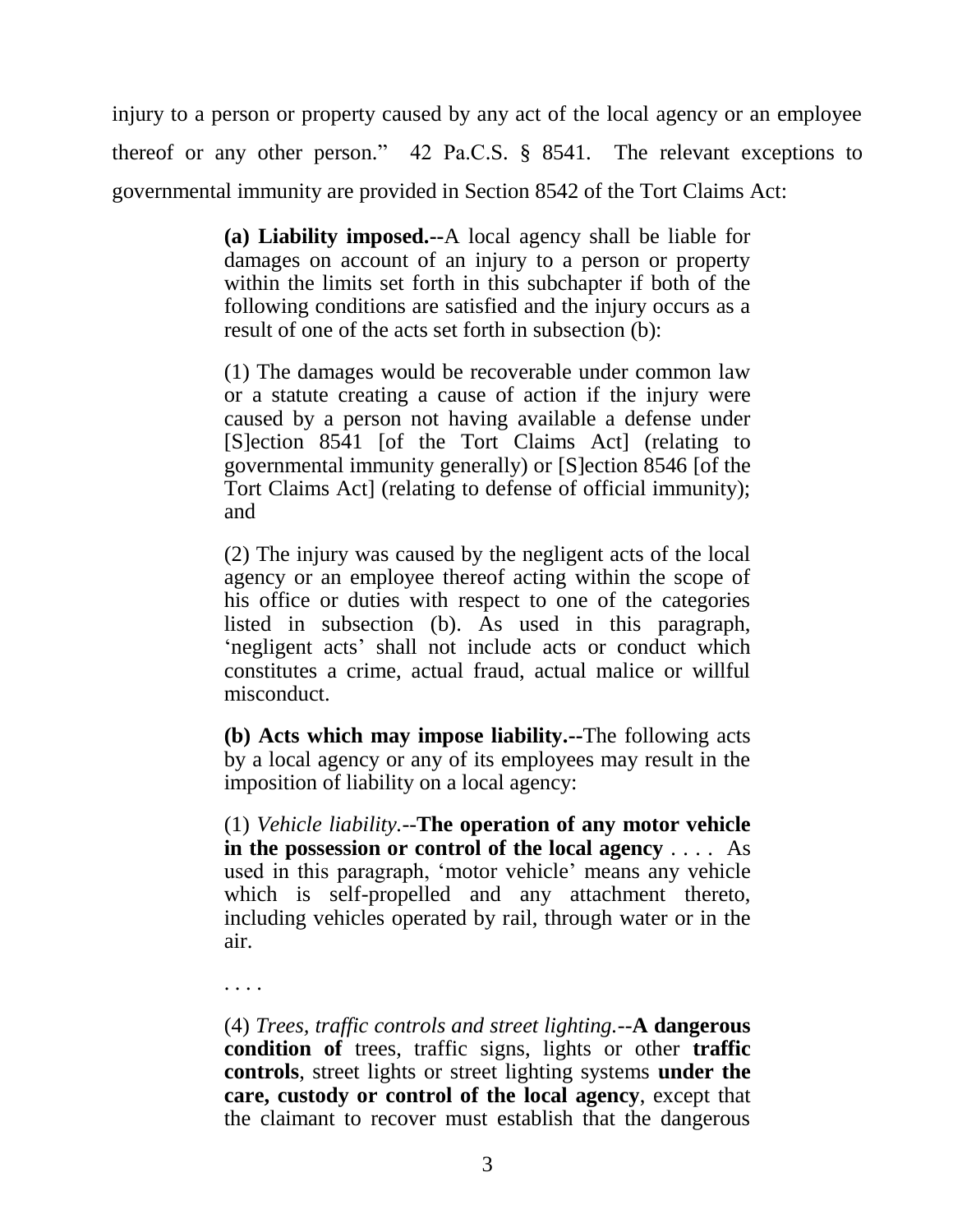condition created a reasonably foreseeable risk of the kind of injury which was incurred and that the local agency had actual notice or could reasonably be charged with notice under the circumstances of the dangerous condition at a sufficient time prior to the event to have taken measures to protect against the dangerous condition.

42 Pa.C.S. § 8542 (text emphasis added). "In accordance with the General Assembly's expressed intent to insulate local agencies from tort liabilities, the statutory language of the exceptions to governmental immunity contained in Subsection 8542(b) of the Tort Claims Act must be construed narrowly; immunity remains the rule." *Gale v. City of Phila.*, 86 A.3d 318, 320 (Pa. Cmwlth. 2014).

Balentine first argues that the trial court erred by determining that the motor vehicle exception to the Tort Claims Act did not apply. Specifically, the trial court determined that the exception requires that the *Authority's* negligence, rather than involuntary movement of the government vehicle by a third party, cause the subject vehicle's movement and the resulting injuries. Because no Pennsylvania case law addresses whether involuntary movement of a vehicle constitutes operation for purposes of the governmental immunity exception, this is a matter of first impression.

Balentine cites to *Cacchione v. Wieczorek*, 674 A.2d 773 (Pa. Cmwlth. 1996); *Sonnenberg v. Erie Metropolitan Transit Authority*, 586 A.2d 1026 (Pa. Cmwlth. 1991); and *Mickle v. City of Philadelphia*, 707 A.2d 1124 (Pa. 1998), to support her position that a stopped vehicle can still be considered in "operation" for purposes of the motor vehicle exception to governmental immunity. The Authority, however, cites to *Love v. City of Philadelphia*, 543 A.2d 531 (Pa. 1988); *Pennsylvania State Police v. Robinson*, 554 A.2d 172 (Pa. Cmwlth. 1989); *First National Bank of Pennsylvania v. Department of Transportation*, 609 A.2d 911 (Pa. Cmwlth. 1992); and *City of Philadelphia v. Melendez*, 627 A.2d 234 (Pa. Cmwlth. 1993), to support their position that a stopped vehicle is not in "operation" for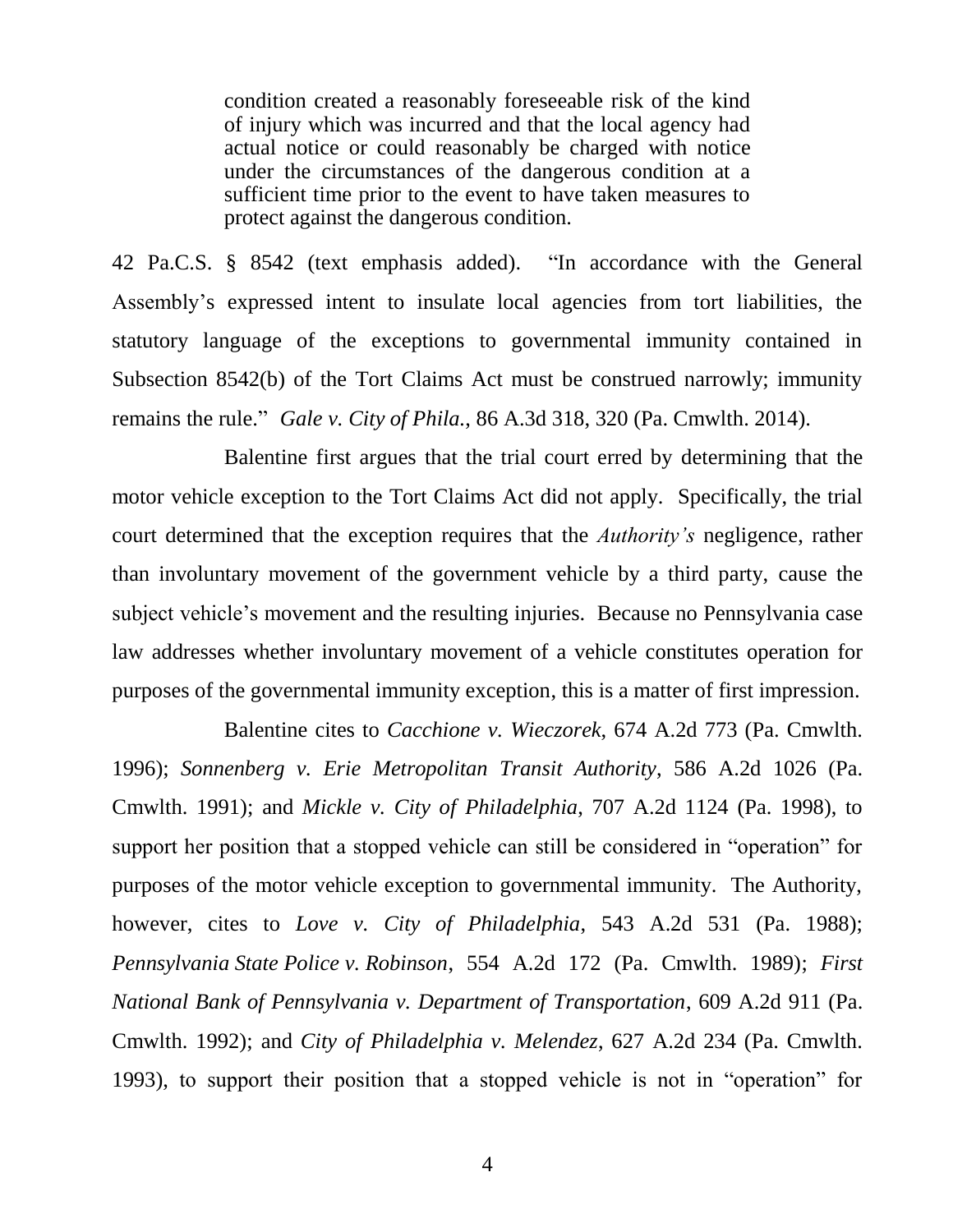purposes of the governmental immunity exception. We begin by examining each of the cited cases.

In *Cacchione*, homeowners brought an action against the city of Erie to recover damages caused when a city truck, parked with the engine running, rolled backwards and crashed into their home. The trial court denied the city's motion for judgment on the pleadings, and the city appealed. This Court held that the allegations were sufficient to establish that the truck was in "operation" at the time of injury under the motor vehicle exception to governmental immunity because it was essentially alleged that **the truck was not properly parked** at the time of the collision. 6 Specifically, the *Cacchione* Court held: "[P]arking is unquestionably an act normally related to the operation of a vehicle. The movement of the vehicle ceases, and the operation of the vehicle terminates, at the moment the vehicle is *properly* parked." *Id.* at 776. Thus, the *Cacchione* Court determined that the motor vehicle exception to governmental immunity applied.

In *Sonnenberg*, a passenger brought an action against a metropolitan transit authority to recover for injuries sustained when she was struck by a bus door. The trial court granted summary judgment for the authority, and the passenger appealed. This Court held that the bus, although stopped, was still in "operation" at the time of the passenger's injuries, within the meaning of the sovereign immunity exception for "operation" of a motor vehicle by a local agency. The *Sonnenberg* Court expressly ruled: "The movement of parts of a vehicle, or an attachment to a vehicle, is sufficient to constitute 'operation.' Moreover, the bus driver's closing of the bus doors is an act normally related to the 'operation' of a bus." *Id.* at 1028. Accordingly, the *Sonnenberg* Court held that the motor vehicle exception to the Tort Claims Act applied.

 $\overline{a}$ 

 $6$  The homeowners averred that the driver failed to properly set the handbrake and block the wheels against the curb to prevent the truck from rolling backwards in the event of a brake failure.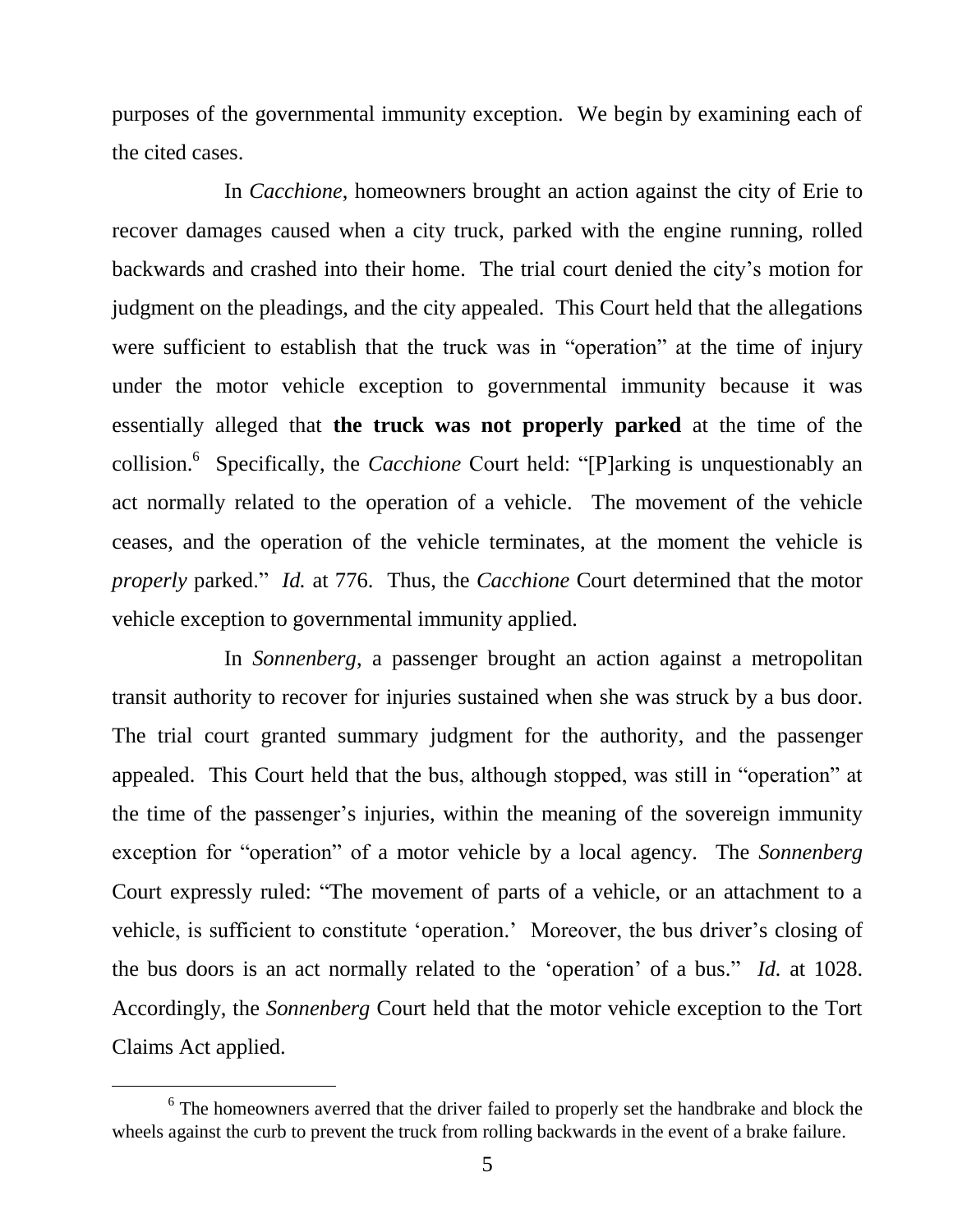Finally, the *Mickle* Court addressed a slightly different aspect concerning the "operation" of a vehicle. In *Mickle*, a patient sued the city of Philadelphia, alleging that he was severely injured when the fire department rescue van in which he was being transported lost its wheels while en route to the hospital. The trial court granted the patient's motion for summary judgment. The city appealed. This Court affirmed, and the city appealed to our Supreme Court which held that the city's negligent maintenance and repair of the fire department's rescue van was "the operation of a motor vehicle" within the meaning of the motor vehicle exception to governmental immunity. *Id.* at 1126. The *Mickle* Court stated:

> Negligence related to the **operation of a vehicle** encompasses not only how a person drives but also whether he should be driving a particular vehicle in the first place. The motor vehicle exception does not say that liability may be imposed only where the operator's manner of driving is negligent. Rather, it requires that the injury is caused by a negligent act with respect to the operation of a motor vehicle.

*Id.* (emphasis added). Hence, the *Mickle* Court concluded that the motor vehicle exception applied in that case.

Contrary to the above-cited cases, the Pennsylvania Supreme Court in

*Love,* held:

[**T**]**o operate something means to actually put it in motion. Merely preparing to operate a vehicle, or acts taken at the cessation of operating a vehicle are** *not* **the same as actually operating that vehicle**. Thus, according to the common and approved usage of the word 'operation', [a] van [that] was not in operation at the time of [the] accident[] [cannot fall within the exception.] Getting into or alighting from a vehicle are merely acts ancillary to the actual operation of that vehicle.

*Id.* at 533 (emphasis added). Consequently, in *Robinson*, wherein a motorist who was injured after he stopped to assist a state trooper at an accident scene brought an action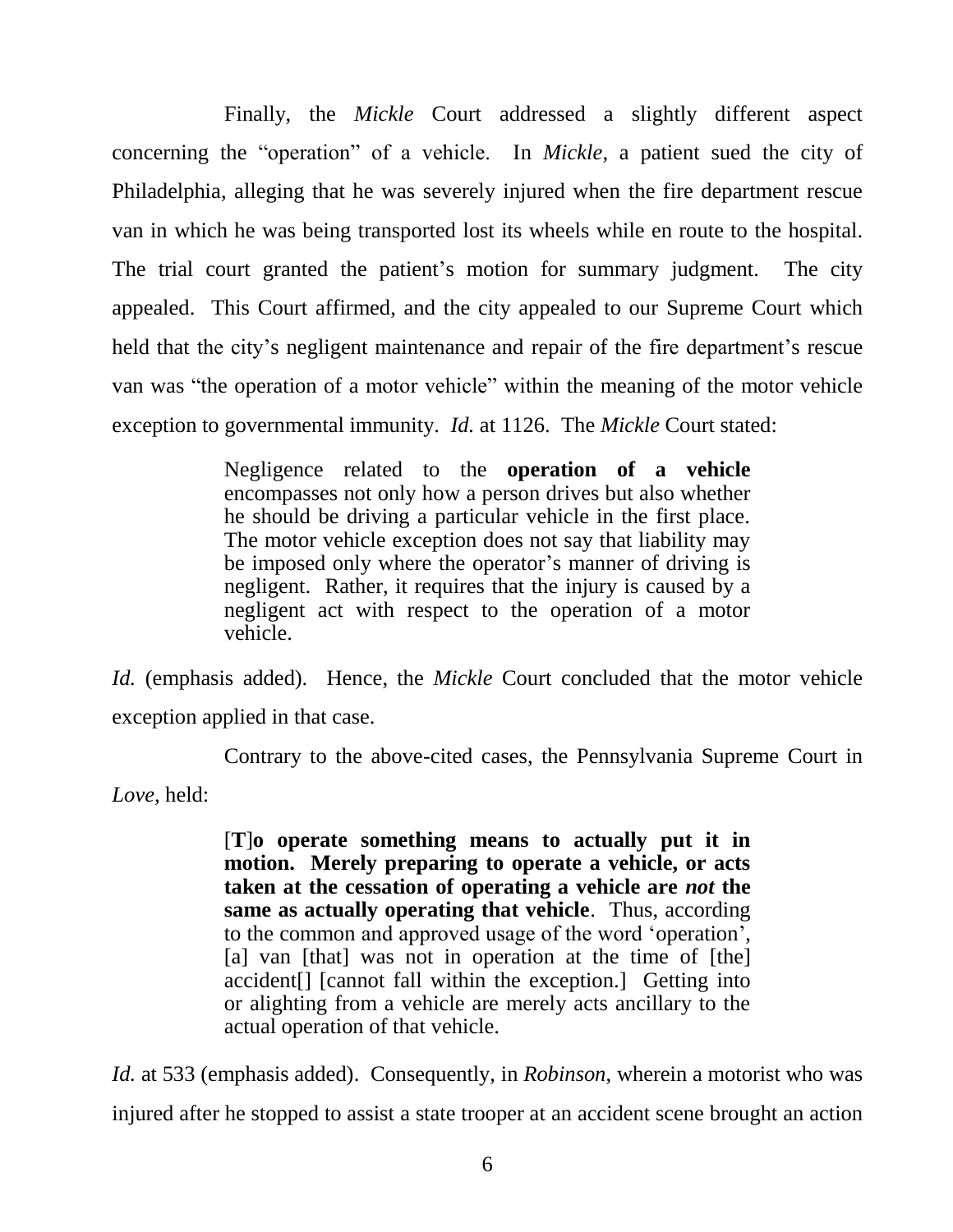against the trooper and the state police, this Court determined that the accident did not arise out of the "operation" of the police car within the meaning of the vehicle liability exception to sovereign immunity. Rather, the police car was stopped and the motorist was injured by another car while standing at the trunk of the trooper's car attempting to get flares. The *Robinson* Court based its decision on *Love*, stating: "[M]erely preparing to operate a vehicle, or acts taken at the cessation of operating a vehicle are *not* the same as actually operating that vehicle." *Robinson*, 554 A.2d at 174 (quoting *Love*, 543 A.2d at 533). The Court explained: "[Although], both cases involved placement of a parked vehicle, and, in each case, the placement was one which could be found to have a causal relationship to the injury[,]" the motor vehicle exception to governmental immunity did not apply. *Id.*

Similarly, in *First National Bank*, a motor vehicle passenger was fatally injured when his car collided with a Department of Transportation (DOT) vehicle which was parked, albeit running and with flashers activated, on or near the righthand berm of the road. The *First National Bank* Court determined:

> [T]he DOT vehicle was temporarily parked on the side of the road because DOT employees intended to place delineators on an adjacent highway. The DOT vehicle was not temporarily stopped in traffic. Moreover, [the d]ecedent's injuries were not caused by any moving part of the DOT vehicle. Therefore, the DOT vehicle was not in operation for purposes of imposing liability on DOT under the motor vehicle exception to sovereign immunity.

*Id.* at 914. Based on that reasoning, the Court held the governmental immunity exception did not apply.

Lastly, in *Melendez*, a driver brought an action against the city of Philadelphia for injuries she suffered in a vehicle crash allegedly caused by a negligently parked city vehicle. The trial court denied the city's motion for summary judgment. The city appealed. This Court held that the trial court erred in denying the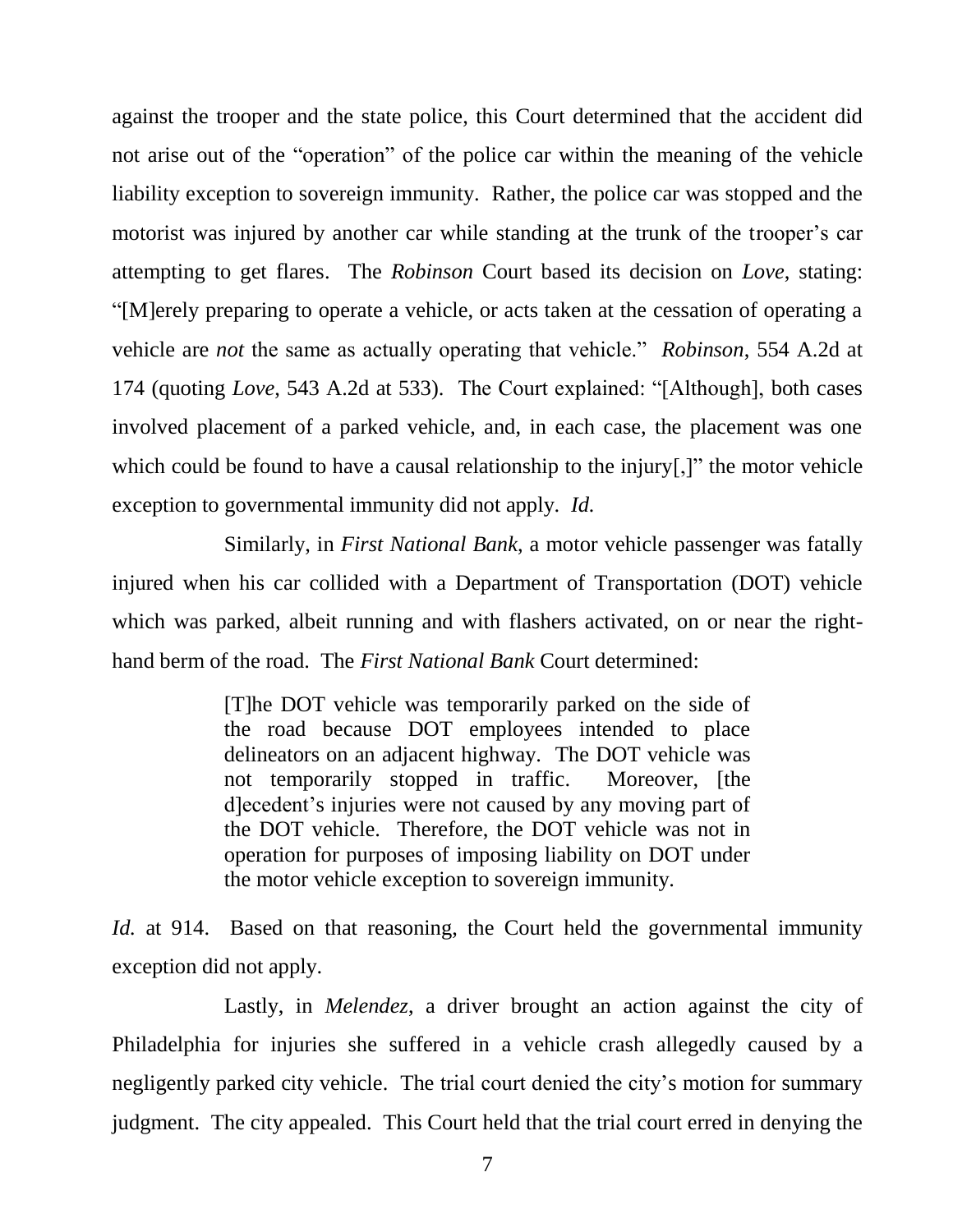city's summary judgment motion because "the vehicle was already parked at the time of the collision. Therefore, the vehicle was no longer in operation and the motor vehicle exception to governmental immunity does not apply." *Id.* at 236.

In the case sub judice, although the CWA's truck was running and had its strobe light on, it was parked at the time of the collision. Roland's car hit the CWA truck, forcing it to involuntarily move forward and fatally injure Flores. After reviewing the above-cited cases, we conclude that the instant action is more aligned with the stare decisis presented by the Authority than those offered by Balentine. Here, there was no allegation that the CWA truck was not fully parked at the time, that the injury was caused by the voluntary movement of the truck's parts or an attachment to the truck, or that there was any negligent maintenance or repair to the truck. *See Mickle; Cacchione*; *Sonnenberg.* Because the CWA truck was parked at the time of the collision, we are constrained to conclude as a matter of law, that it was no longer in operation when the accident occurred. *See Love; Melendez; First National Bank; Robinson.* Thus, we hold that involuntary movement of a vehicle does not constitute "operation" for purposes of the motor vehicle exception to governmental immunity. Accordingly, the trial court did not err by determining that the motor vehicle exception to the Tort Claims Act did not apply.

Balentine next contends that the trial court erred by finding that the traffic control device exception to the Tort Claims Act did not apply. Specifically, Balentine maintains that because Mathues changed the traffic pattern by illegally parking his truck with its strobe light flashing, the Authority failed to properly maintain a traffic device and, thus, the exception to governmental immunity applies. Because a motor vehicle is not a traffic control device, we disagree.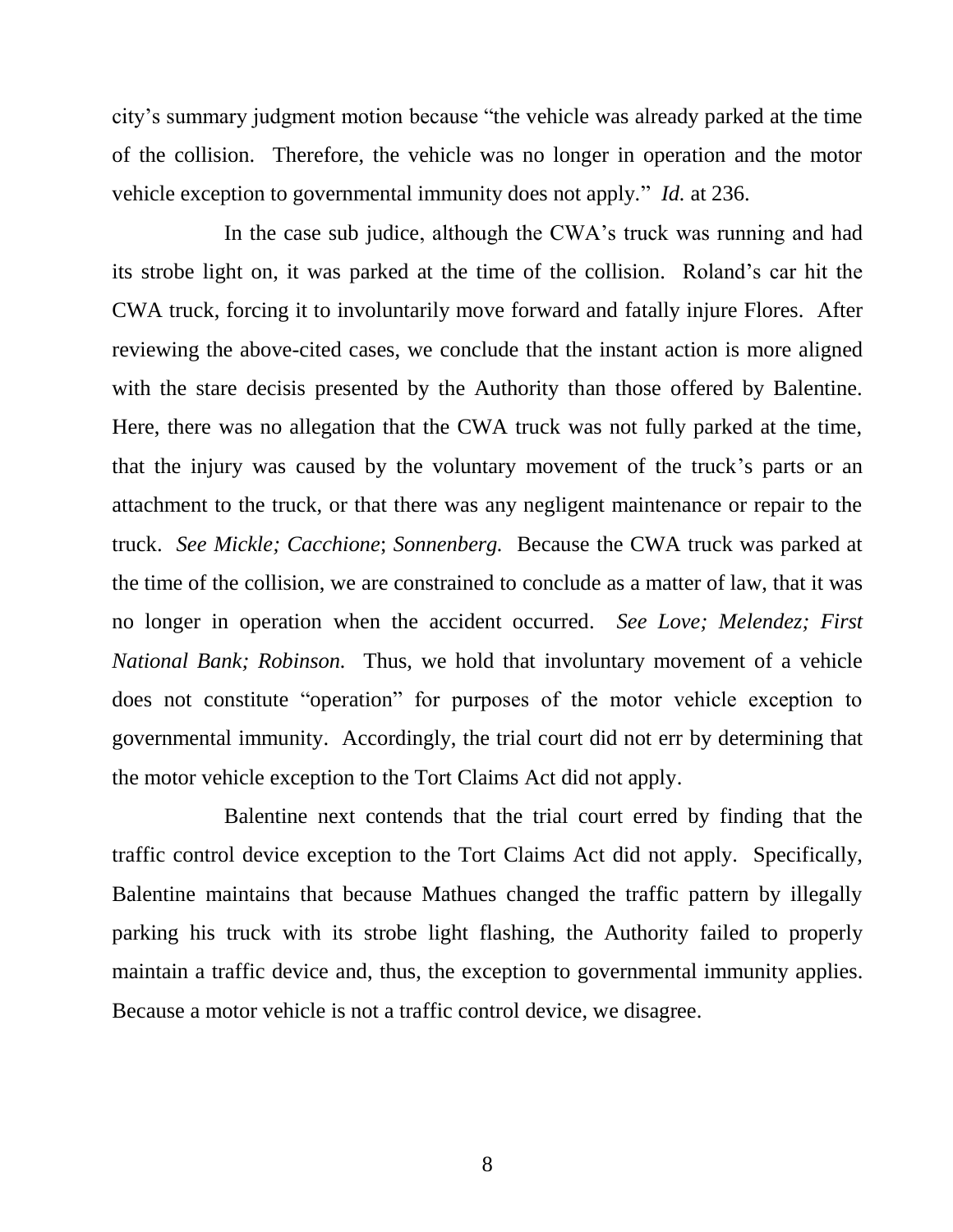This Court has explained relative to school buses:

A 'traffic-control signal' is defined in Section 102 of the Motor Vehicle Code[, 75 Pa.C.S. § 102,] as '[a] device, whether manually, electrically or mechanically operated, by which traffic is alternately directed to stop and permitted to proceed.' A school bus is defined as 'a motor vehicle which . . . [is designed to carry 11 passengers or more, including the driver] . . . .' A school bus does, at times, direct traffic to stop at certain times, as described in Section 3345 of the Motor Vehicle Code[, 75 Pa.C.S. § 3345]. However, it would be difficult to characterize a school bus as 'a device' by which traffic is alternately directed to stop or proceed. A school bus is a motor vehicle to which the lights are affixed. The lights are a part of the vehicle and not a traffic control signal.

*Aberant v. Wilkes-Barre Area Sch. Dist.*, 492 A.2d 1186, 1188 (Pa. Cmwlth. 1985) (footnotes omitted). We apply the same analysis to a parked CWA truck with an activated strobe light. Because a CWA truck is not "'a device' by which traffic is alternately directed to stop or proceed[,]" we are constrained to hold that the traffic control exception to governmental immunity does not apply. *Id.* Accordingly, the trial court did not err by determining that the traffic control device exception to the Tort Claims Act did not apply.

For all of the above reasons, the trial court's order is affirmed.

ANNE E. COVEY, Judge

**\_\_\_\_\_\_\_\_\_\_\_\_\_\_\_\_\_\_\_\_\_\_\_\_\_\_\_**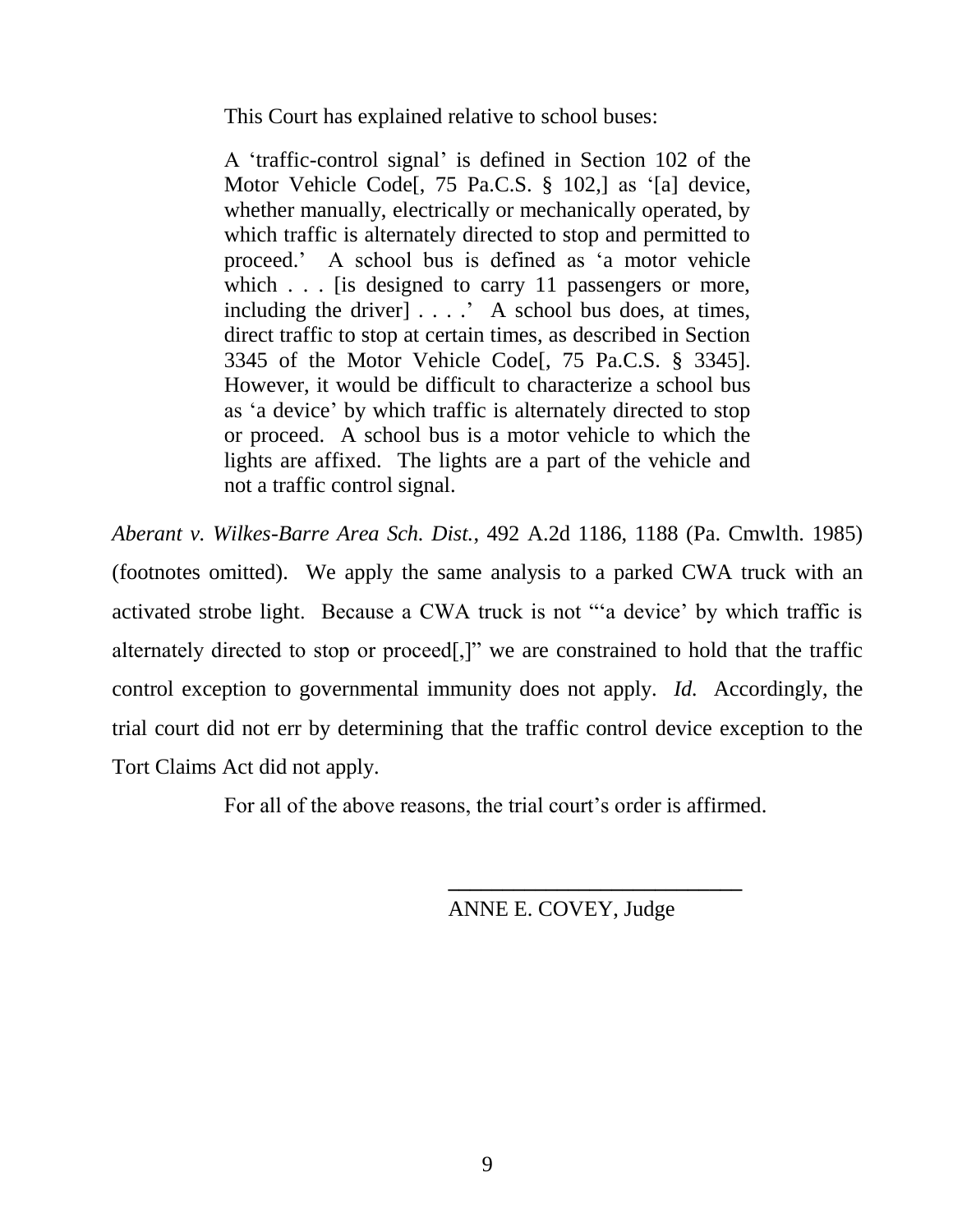## IN THE COMMONWEALTH COURT OF PENNSYLVANIA

| Victoria Balentine, Individually and                    |  |
|---------------------------------------------------------|--|
| as Administratrix of the Estate of                      |  |
| Edwin Omar Medina-Flores, deceased,                     |  |
| Appellant                                               |  |
|                                                         |  |
| V.                                                      |  |
|                                                         |  |
| <b>Chester Water Authority,</b>                         |  |
| Wyatt A. Roland, Michael W. Roland : No. 1859 C.D. 2015 |  |
| and Charles Matthews                                    |  |

## O R D E R

AND NOW, this  $3<sup>rd</sup>$  day of June, 2016, the Delaware County Common Pleas Court's February 5, 2015 order is affirmed.

ANNE E. COVEY, Judge

**\_\_\_\_\_\_\_\_\_\_\_\_\_\_\_\_\_\_\_\_\_\_\_\_\_\_\_**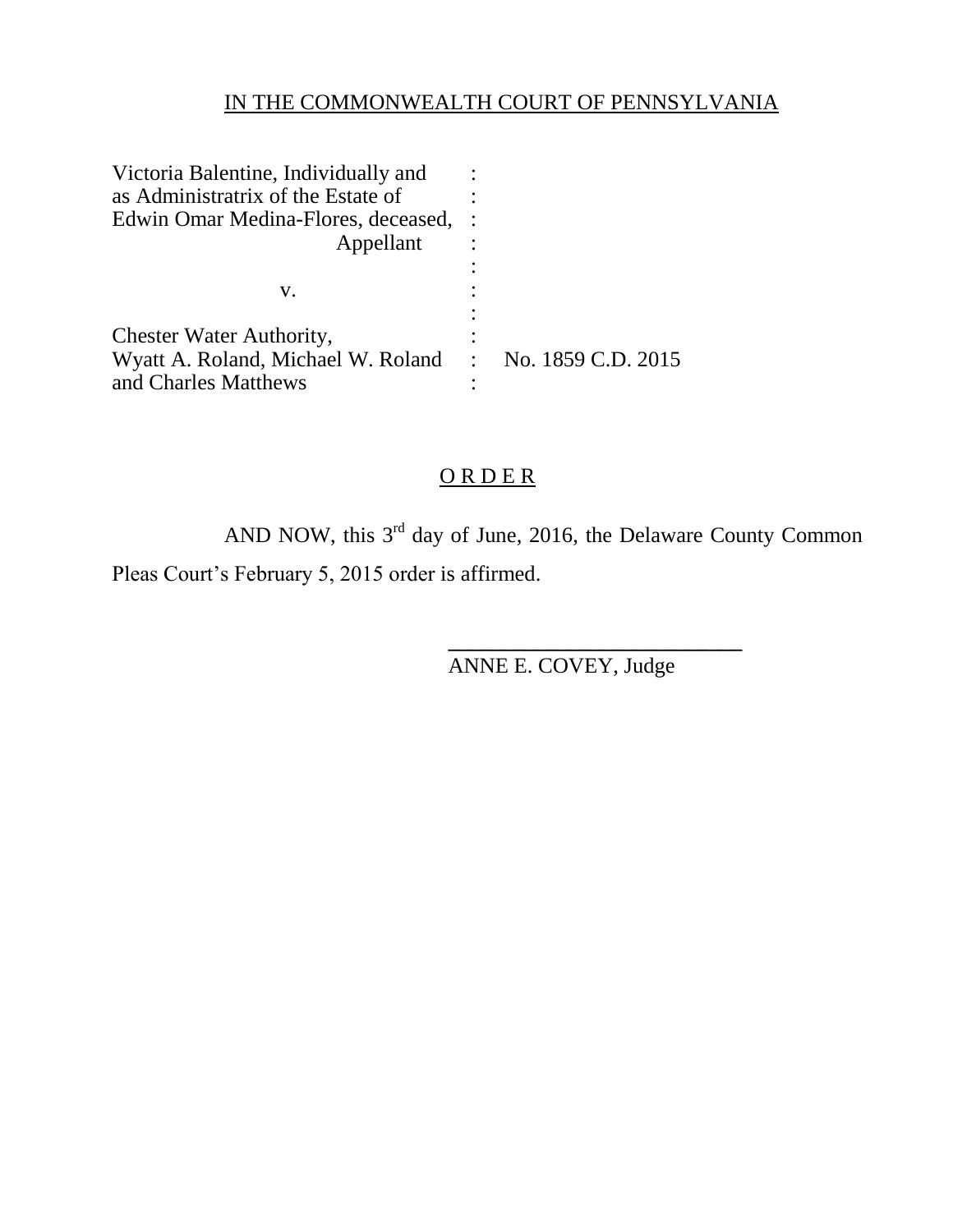## IN THE COMMONWEALTH COURT OF PENNSYLVANIA

| Victoria Balentine, Individually       |                        |
|----------------------------------------|------------------------|
| and as Administratrix of the Estate of | : No. 1859 C.D. 2015   |
| Edwin Omar Medina-Flores, deceased,    | : Argued: May 13, 2016 |
|                                        |                        |
| Appellant                              |                        |
|                                        |                        |
| V.                                     |                        |
|                                        |                        |
| <b>Chester Water Authority, Wyatt</b>  |                        |
| A. Roland, Michael W. Roland and       |                        |
| <b>Charles Matthews</b>                |                        |

## BEFORE: HONORABLE ROBERT SIMPSON, Judge HONORABLE ANNE E. COVEY, Judge HONORABLE ROCHELLE S. FRIEDMAN, Senior Judge

## CONCURRING AND DISSENTING OPINION BY SENIOR JUDGE FRIEDMAN FILED: June 3, 2016

I respectfully concur in part and dissent in part. I agree with the majority that the traffic control device exception to the Political Subdivision Tort Claims Act (Tort Claims Act)<sup>1</sup> does not apply to the facts of this case. However, I would conclude that Charles Mathues' vehicle was in operation at the time it struck and killed Edwin Omar Medina-Flores and that the trial court erred in determining that the vehicle liability exception to the Tort Claims Act does not apply. Accordingly, I would reverse the trial court's order granting summary judgment.

l

<sup>&</sup>lt;sup>1</sup> 42 Pa. C.S. §§8541-8542.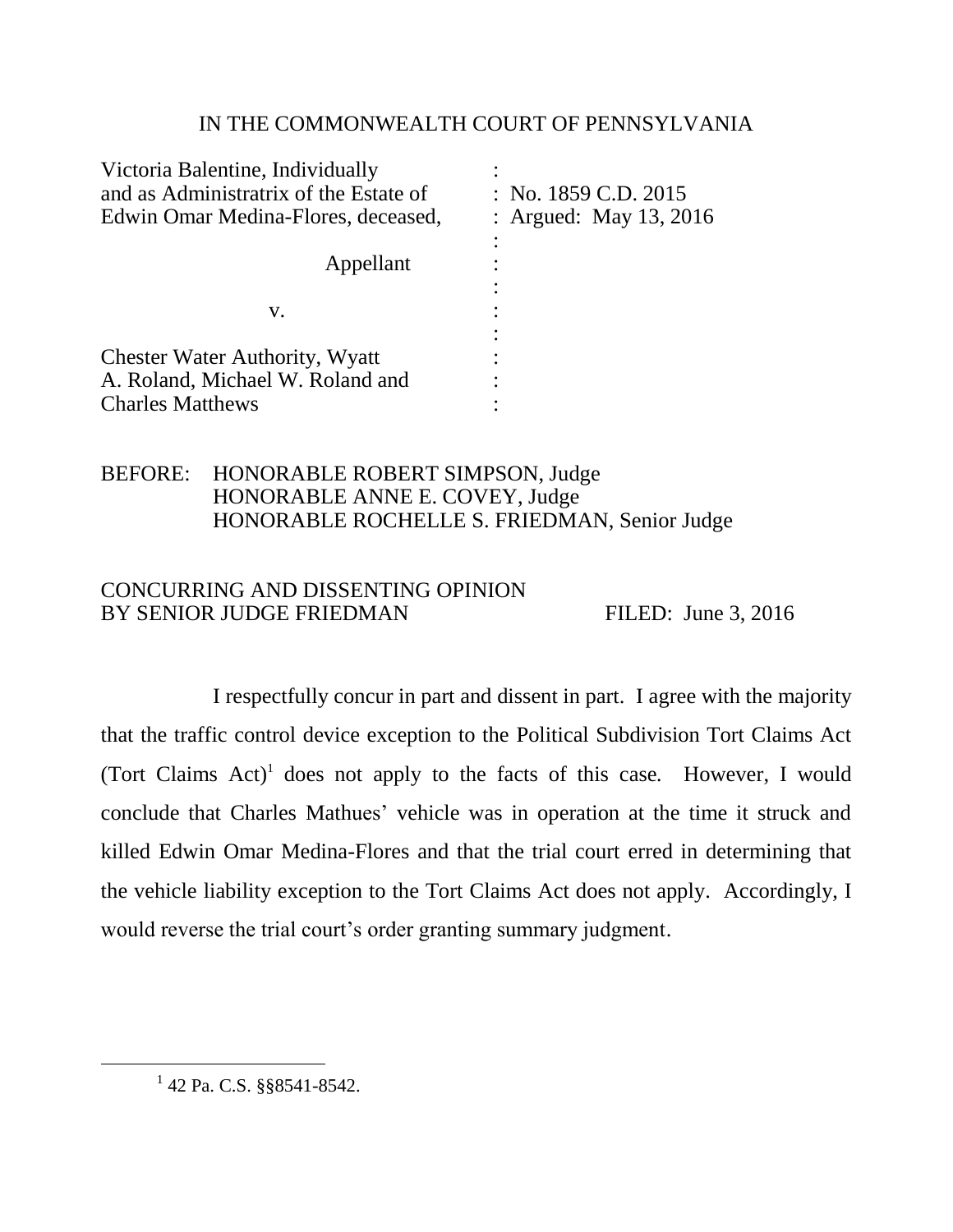Medina-Flores was a contractor for Metra Industries (Metra), which Chester Water Authority (CWA) hired to rehabilitate a section of its water distribution system. The project consisted of draining and cleaning the main pipeline. A temporary pipeline was installed above ground, and each customer's meter was disconnected from the underground pipeline to the temporary, above-ground pipeline.

Mathues was employed by CWA as an inspector. His duties included inspecting work done by Metra employees to ensure that it complied with CWA's specifications. On hundreds of occasions, Mathues left his vehicle on the roadway or on the shoulder of the roadway while completing his inspections. (Mathues Dep., 11/11/14, at 37.) By doing so, Mathues' vehicle would sometimes impede the flow of traffic. (*Id.* at 40.)

Mathues testified that on the day of the accident, he drove his CWA truck to Kerlin Street, which has one travel lane in each direction. Mathues testified that there is no parking lane on Kerlin Street and that parking on the roadway would be illegal. (*Id.* at 50.) Medina-Flores was in a hole working on the pipeline. Mathues testified that he stopped the CWA truck approximately 10 to 15 feet before the hole, got out of the truck, and left the engine running. (*Id.* at 62, 64.)

Carlos Bonilla, who was present at the site, testified that 80% of the CWA truck was in the roadway. (Bonilla Dep., 11/3/14, at 58.) William Pugh was also present at the accident site. Pugh testified that the CWA truck was entirely in the roadway. (Pugh Dep., 11/3/14, at 57.)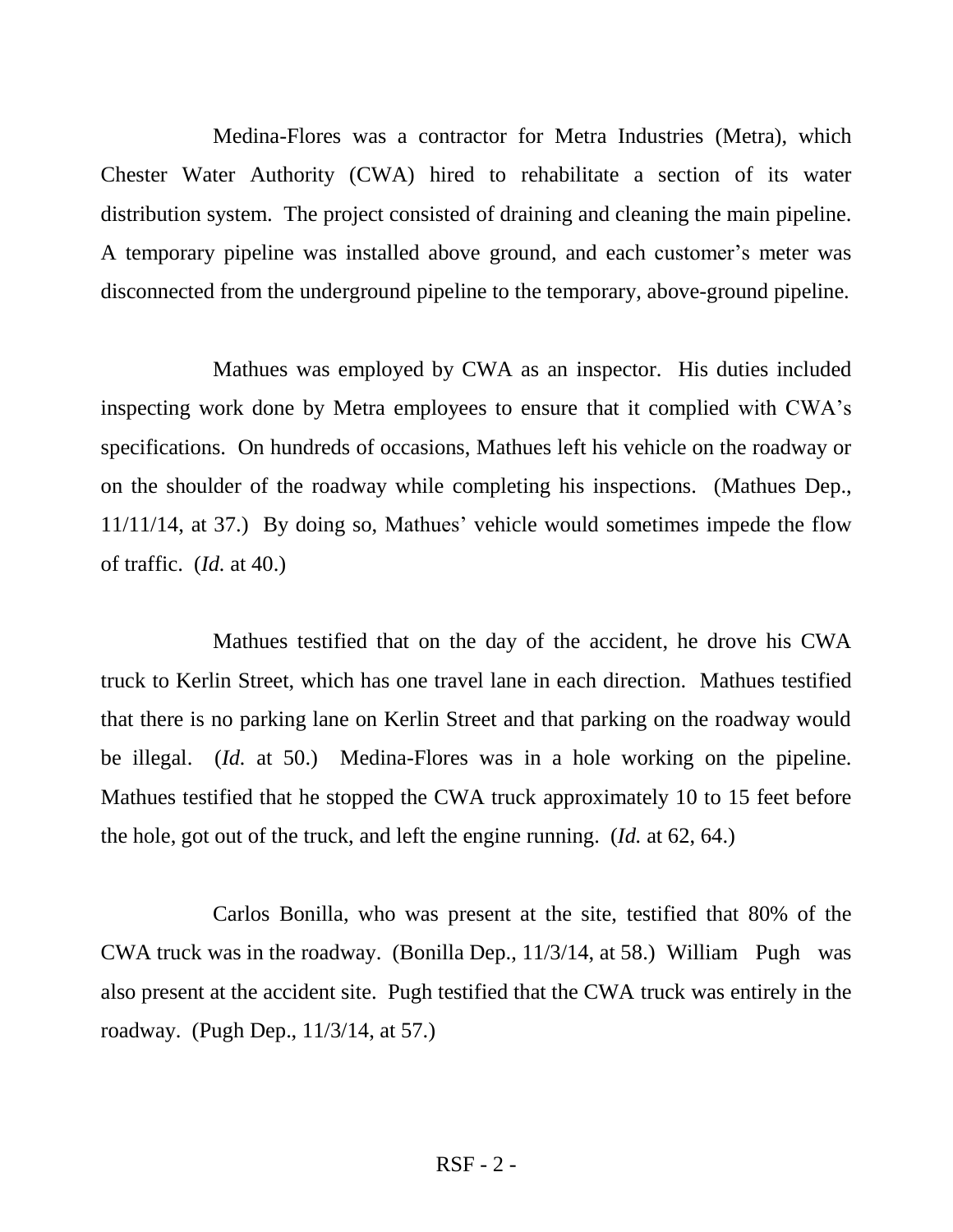Bonilla testified that a car driven by a third party struck the rear of the CWA truck. The force of the crash caused the CWA truck to move forward, pinning Medina-Flores in the hole under the CWA truck. The movement of the CWA vehicle caused massive injuries to Medina-Flores, resulting in his death.

Under 42 Pa. C.S. §8542(b)(1), the defense of sovereign immunity is not applicable for damages caused by "[t]he operation of any motor vehicle in the possession or control of the local agency." The majority concludes that "[b]ecause the CWA truck was parked at the time of the collision, we are constrained to conclude as a matter of law[] that it was no longer in operation when the accident occurred." (Maj. Op. at 8.) I disagree.

For the vehicle liability exception to apply, the vehicle must be in operation or moving. *Bottoms v. Southeastern Pennsylvania Transportation Authority*, 805 A.2d 47, 49-50 (Pa. Cmwlth. 2002.) "Where an injury results from movement of part of the vehicle, this [c]ourt has found the vehicle liability exception to apply." *Id.* at 50. "However, we do not require . . . a driver in the seat in order for a vehicle to be 'in operation.'" *Id.*

Here, the movement of the CWA truck caused Medina-Flores' injuries and resulting death. Specifically, according to the deposition testimony of Mathues, Bonilla, and Pugh, the CWA truck moved into Medina-Flores' body and crushed him. (*See* Mathues Dep., 11/11/14, at 73; Bonilla Dep., 11/3/14, at 65; Pugh Dep., 11/3/14, at 64.)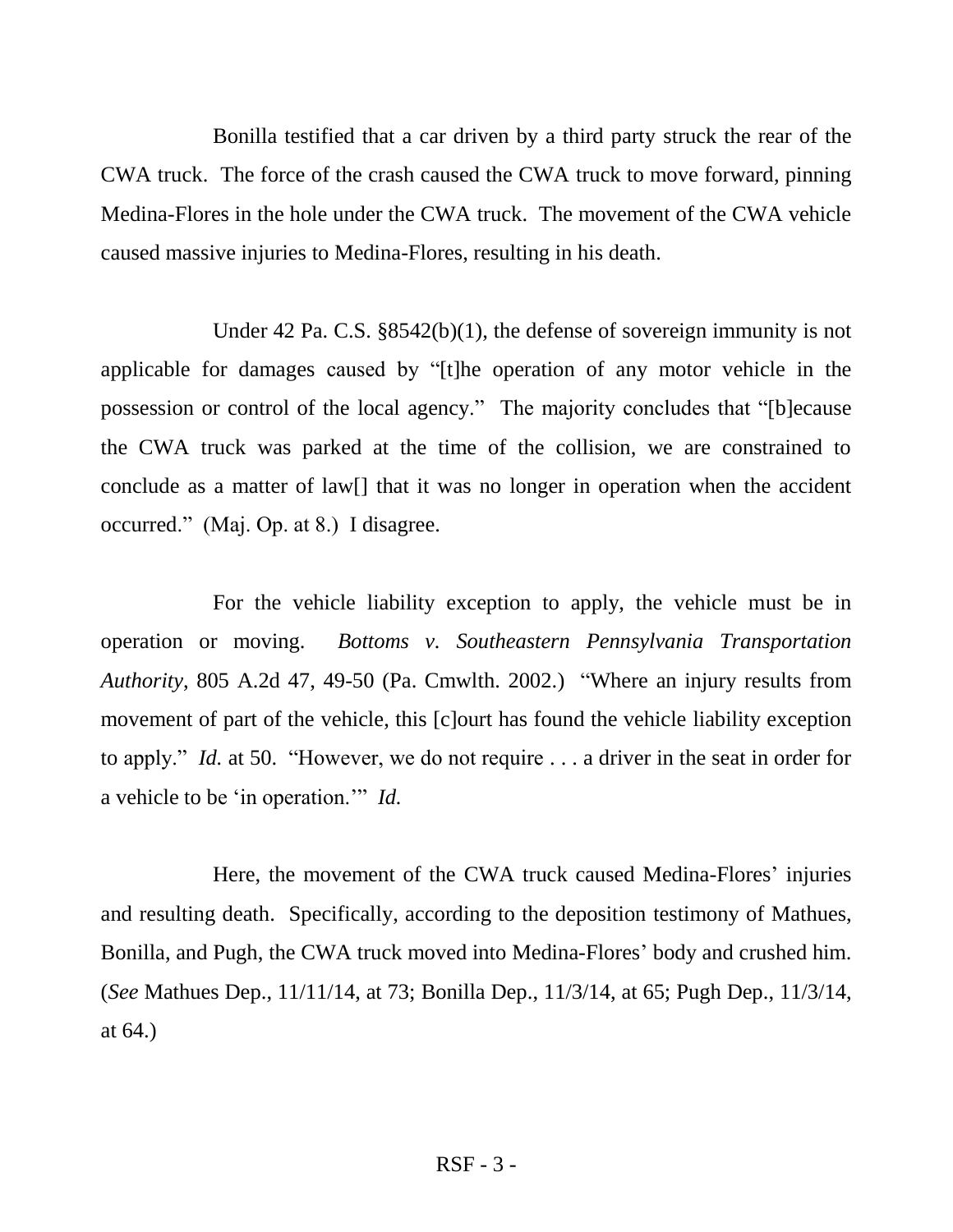This case is similar to *Cacchione v. Wieczorek*, 674 A.2d 773, 774 (Pa. Cmwlth. 1996), wherein plaintiffs suffered injuries when a city truck crashed into their home. The truck driver had parked the truck in front of the home, left the engine running, failed to set the handbrake, and failed to block the wheels against the curb. *Id.* at 774. The plaintiffs alleged that their injuries were "caused by the movement of the *entire* truck, when the truck rolled backwards and crashed into their home." *Id.* at 775. This court determined that "[w]here, as here, the *injury was caused by the movement of the entire vehicle* . . . this [c]ourt has consistently held that the vehicle was in operation at the time of the injury for the purpose of deciding whether the case falls within the vehicle exception." *Id.* (emphasis added).

The cases, relied on by the majority, are distinguishable because in those cases, the injuries were *not* caused by the movement of the government vehicle. *See Love v. City of Philadelphia*, 543 A.2d 531, 531 (Pa. 1988) (passenger injured when she fell getting out of the city van); *City of Philadelphia v. Melendez*, 627 A.2d 234, 235 (Pa. Cmwlth. 1993) (motorist who collided with another motorist alleged that city-owned vehicle was illegally parked and obstructed her view); *First National Bank of Pennsylvania v. Department of Transportation*, 609 A.2d 911, 914 (Pa. Cmwlth. 1992) ("no part of [the Pennsylvania Department of Transportation's] vehicle caused [the d]ecedent's fatal injuries"); *Pennsylvania State Police v. Robinson*, 554 A.2d 172, 173 (Pa. Cmwlth. 1989) (motorist struck and injured by another motorist while standing behind police car).

Additionally, I am troubled by the majority's "hold[ing] that *involuntary* movement of a vehicle does not constitute 'operation' for purposes of the motor